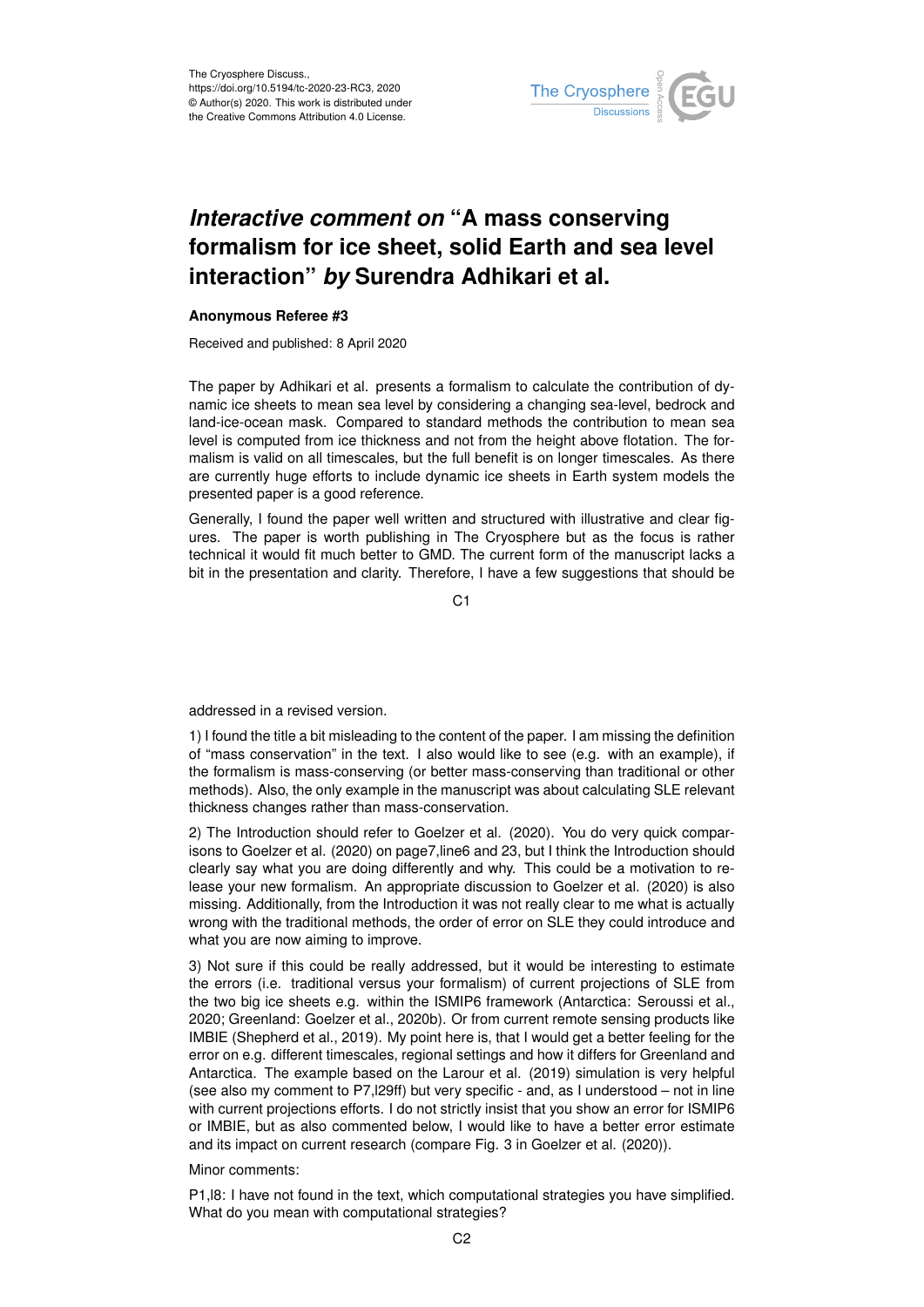P2,l11: Why are "floating ice shelves, ice rises and rumples, and retrograde bedrock slopes" complex features?

P2,l13: What is" traditional theory for ice-bedrock-ocean interface changes"?

P2, I18: " ... that can be straightforwardly employed in any Earth System model ...". I think it would be worth to mention (somewhere), if this new formalism could be adopted to other disciplines (e.q. remote sensing, standalone ice sheet modelling). In the current form, it sounds the formalism in only valid/applicable in ESMs.

P4, 23: I cannot see from Eq. 4 that your new setup diverges from traditional approaches. Eq. 4 is a very common equation to define an ice-mask. On page5,line 25 you give another example of how the traditional setup differs from your setup. Maybe outlining the differences could be gathered together.

P5,l8: I don't understand this sentence. What is negative?

P5, 19: "... hence contribute to sea level inversely." Maybe say sea-level drop/fall to avoid confusion.

P5,l10: I am not a native speaker, but are both "evolving" really needed?

P5,l25: Can you add a reference to a Figure after "show"?

P7,l4: ". . . and the elevations"?

P7,l29ff: I would first describe the Larour et al. (2019) setup and then present the results. Can you give an integrated value (e.g. SLE) for both approaches to get a better feeling for the error? The simulations were run over 500 years. Why do you choose to present the results after 350 years?

P9,l6ff: The following paragraphs and Equations appeared very suddenly and without introducing their purpose. According to the title, I would expect Eq. 10 (the massconserving field M) is the main point in your paper. But this is not illustrated and somehow contradicts with your statement in the conclusion (p9,l31-32); here you say

 $C<sub>3</sub>$ 

DeltaH s is the main point. This is perhaps personal matter, but I found it a bit brutal to stop the results of the paper with these equations. An illustrative example on "implication of this new geometrical setup for sea level and solid Earth loading studies" (your comment on p2,l20) would make more sense to me.

Fig.3: What is the grey line? And in the caption: Is "conventional"==" traditional"? I guess yes. Please use the same wording in the whole text. Eq. 3 and 4: consider rewriting with "latex-cases"

References: Goelzer, H., Coulon, V., Pattyn, F., de Boer, B., and van de Wal, R.: Brief communication: On calculating the sea-level contribution in marine ice-sheet models,The Cryosphere, 14, 833–840, https://doi.org/10.5194/tc-14-833-2020, 2020.

Goelzer, H., Nowicki, S., Payne, A., Larour, E., Seroussi, H., Lipscomb, W. H., Gregory, J., Abe-Ouchi, A., Shepherd, A., Simon, E., Agosta, C., Alexander, P., Aschwanden, A., Barthel, A., Calov, R., Chambers, C., Choi, Y., Cuzzone, J., Dumas, C., Edwards, T., Felikson, D., Fettweis, X., Golledge, N. R., Greve, R., Humbert, A., Huybrechts, P., Le clec'h, S., Lee, V., Leguy, G., Little, C., Lowry, D. P., Morlighem, M., Nias, I., Quiquet, A., Rückamp, M., Schlegel, N.-J., Slater, D., Smith, R., Straneo, F., Tarasov, L., van de Wal, R., and van den Broeke, M.: The future sea-level contribution of the Greenland ice sheet: a multi-model ensemble study of ISMIP6, The Cryosphere Discuss., https://doi.org/10.5194/tc-2019-319, in review, 2020.

Seroussi, H., Nowicki, S., Payne, A. J., Goelzer, H., Lipscomb, W. H., Abe Ouchi, A., Agosta, C., Albrecht, T., Asay-Davis, X., Barthel, A., Calov, R., Cullather, R., Dumas, C., Gladstone, R., Golledge, N., Gregory, J. M., Greve, R., Hatterman, T., Hoffman, M. J., Humbert, A., Huybrechts, P., Jourdain, N. C., Kleiner, T., Larour, E., Leguy, G. R., Lowry, D. P., Little, C. M., Morlighem, M., Pattyn, F., Pelle, T., Price, S. F., Quiquet, A., Reese, R., Schlegel, N.-J., Shepherd, A., Simon, E., Smith, R. S., Straneo, F., Sun, S., Trusel, L. D., Van Breedam, J., van de Wal, R. S. W., Winkelmann, R., Zhao, C., Zhang, T., and Zwinger, T.: ISMIP6 Antarctica: a multi-model ensemble